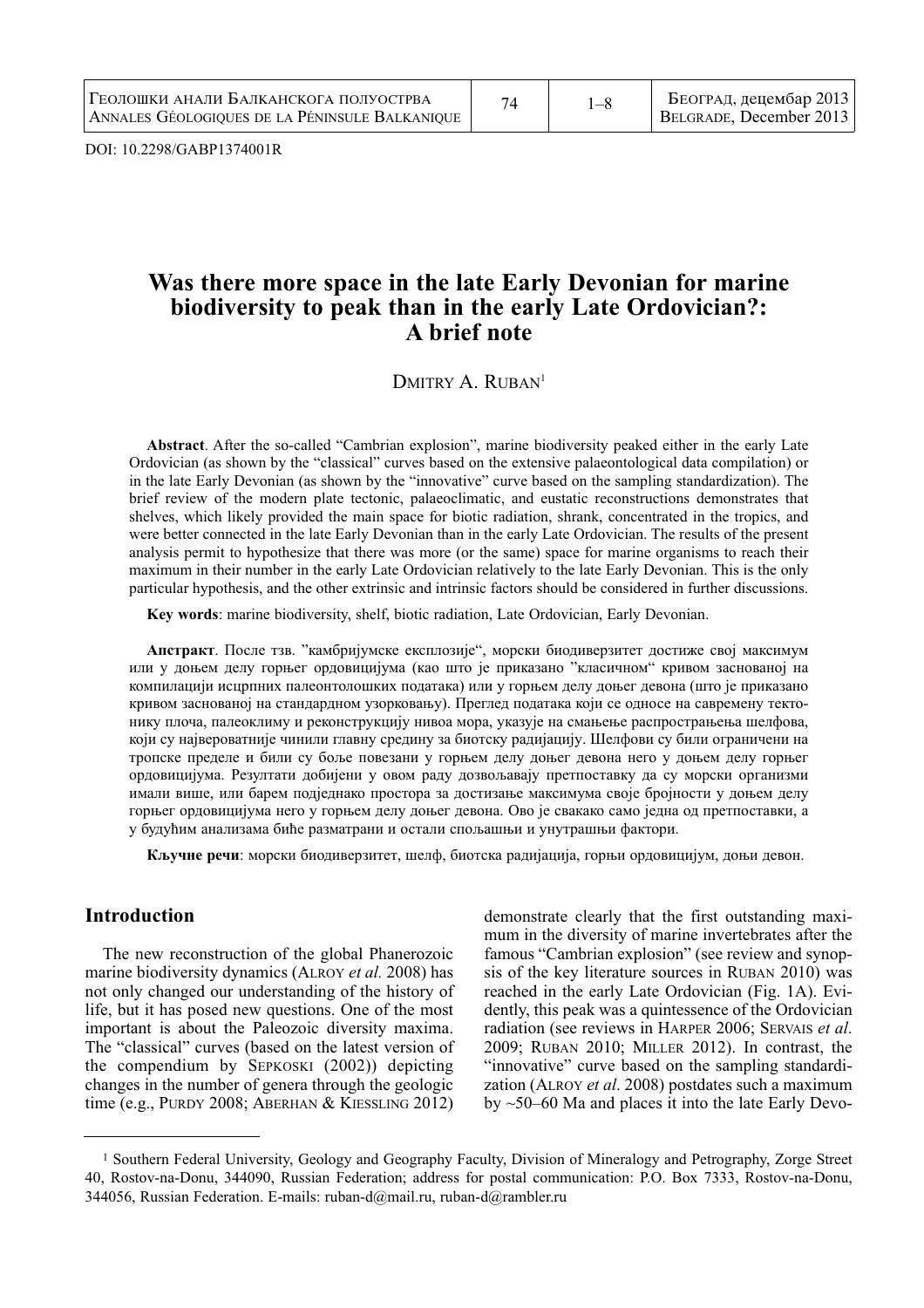nian (Fig. 1B), when another major biotic radiation culminated (RUBAN 2010). Although the both recognized events were true diversity peaks (see the curves based on the SEPKOSKI (2002)'s compendium (PURDY 2008; ABERHAN & KIESSLING 2012; ABERHAN *et al.* 2012) and the sampling standardization (ALROY *et al.* 2008)) resulted from major radiations in the marine realm (RUBAN 2010), it remains uncertain which of them was really bigger (Fig. 1).

> alternative positions of the first Phanerozoic oustanding marine biodiversity peak



Fig. 1. Early–Middle Paleozoic marine biodiversity dynamics: **A,** "classical" diversity curve adapted from PURDY (2008) and based on the dataset by SEPKOSKI (2002); **B,** "innovative" curve adapted from ALROY *et al*. (2008) and based on sampling standardization. The scale of this figure and the correspondence of the curves follow RUBAN (2010).

The controversy between the two above-mentioned curves (or, better to say, data and approaches employed for their construction) is difficult to judge about, particularly because of different "philosophies" existing in the modern palaeobiology (e.g., BENTON 2011;

RUBAN 2012). However, the discussion can be started from the "back" side, i.e., with evaluation of conditions that were or were not able to sustain higher marine biodiversity in the early Late Ordovician and the late Early Devonian. In the present note, the palaeoenvironments favourable for marine taxa to peak in their number in these two time slices are compared qualitatively. Of course, the outcome of such an analysis can be only hypothetical and particular. But even if this cannot resolve the above-mentioned controversy, the development of agenda for further investigations will be facilitated.

# **What space did the marine biodiversity need to peak?**

Links between the space in oceans and seas that allowed marine biota to evolve and the diversity of this biota were probable, although this idea is addressed critically in the modern palaeobiological literature (ABERHAN & KIESSLING 2012; SMITH & BENSON, 2013). Generally, shelfal environments seem to be the most favourable for high biodiversity levels. On a global scale, their size depended on fragmentation of land masses, curvature of continental slopes, and sea level (ABERHAN & KIESSLING 2012; see also discussion by HOLLAND 2012). However, the existence of such a space did not necessarily lead to biodiversity acceleration. At least, two important constraints should be considered. The first constraint is climate. If warm seawater of the tropics was chiefly responsible for marine biodiversity, the only concentration of shelves near the Equator enlarged the latter. But there is an alternative point of view, which links higher number of taxa to palaeoclimatic differentiation (VALENTINE 1968; TROTTER *et al*. 2008; RUBAN 2010). In this case, the proportional pole-to-equator distribution of shelves was favourable for higher diversity. The second constraint is shelf connectivity. One may propose that either dispersal or isolation of marine organisms might have been a factor of their radiation (e.g., see RUBAN 2010). This means that the global connectivity of shelves or, in contrast, their separation by abyssal (*sensu lato*) domains might have enhanced peaks in the marine biodiversity.

The above said allows to compare the early Late Ordovician and the late Early Devonian global palaeoenvironments by the relative size, pole-to-equator distribution, and connectivity of shelves. Evidently, the uncertain importance of shelfal space for marine biodiversity to peak (ABERHAN & KIESSLING 2012), the complex relationships between the habitat size, sea-level changes, and biotic evolution (HOLLAND 2012), as well as the above-mentioned alternative interpretations of the constraints of space-biodiversity links should be further taken into account.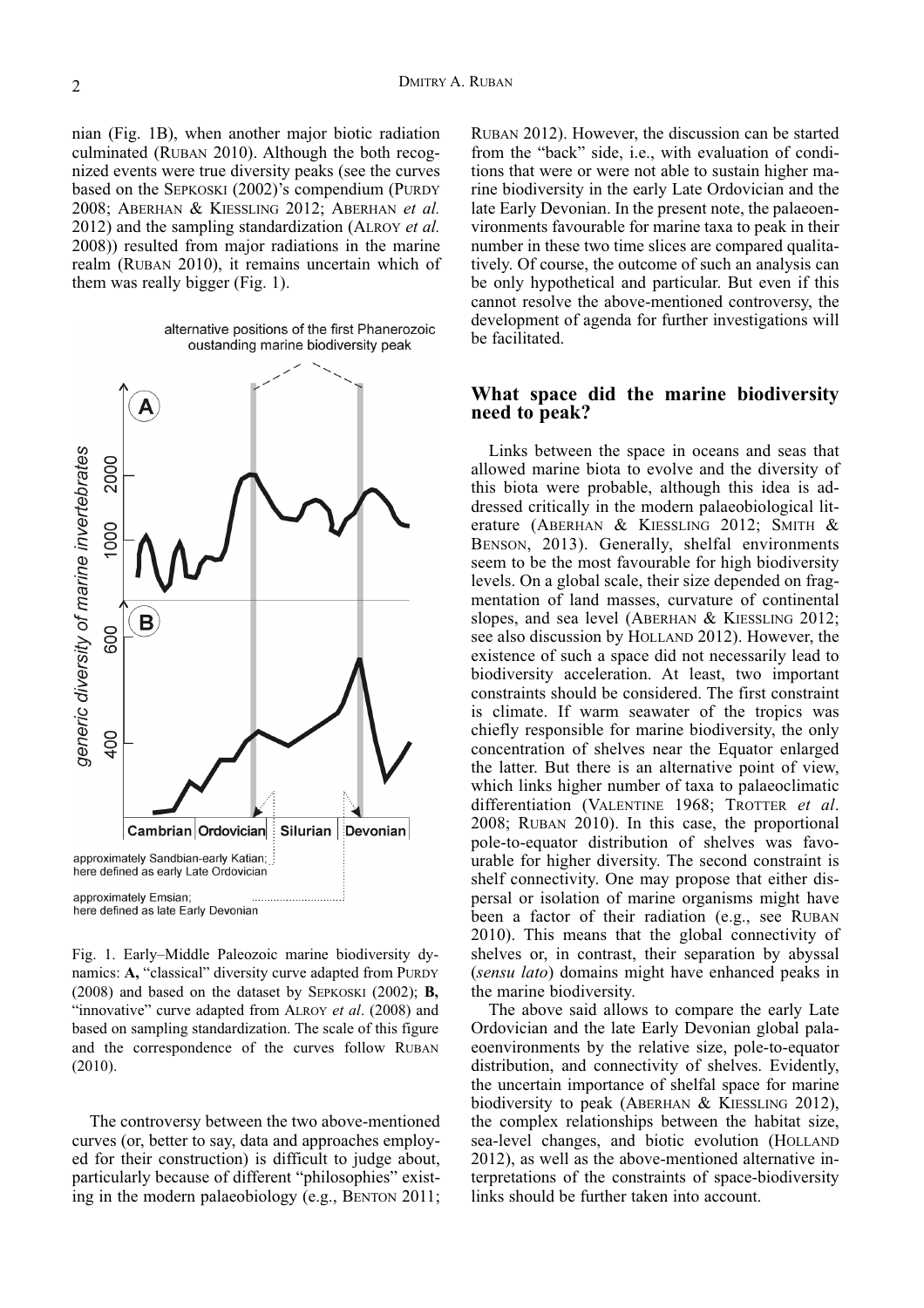# **Comparison of two time slices**

The available plate tectonic reconstructions (SCO-TESE 2004; see also COCKS & TORSVIK 2002; LAWVER *et al*. 2002; STAMPFLI & BOREL 2002; TORSVIK & COCKS 2004; VON RAUMER & STAMPFLI 2008; NANCE *et al*. 2012; STAMPFLI *et al*. 2013; see also scotese.com and ww2.nau.edu/rcb7/globaltext2.html) demonstrate that the fragmentation of land masses in the early Late Ordovician and the late Early Devonian was more or less comparable; and the degree of this fragmentation can be judged moderate (RUBAN 2010). There were one large supercontinent of Gondwana and some other more or less "dispersed" middle-sized tectonic blocks in the both time slices (Fig. 2). Although Baltica and Laurentia already formed the continent of Laurussia in the Early Devonian (STAMPFLI & BOREL 2002; COCKS & TORSVIK 2005, 2011; STAMPFLI *et al*. 2013), and the Galatian terranes did not separate from Gondwana until the mid-Paleozoic (VON RAUMER & STAMPFLI 2008; STAMPFLI *et al*. 2013), there were the other relatively large and separate land masses, i.e., the Hunic terranes (VON RAUMER & STAMPFLI 2008; STAMPFLI *et al*. 2013) or the Kazakh continent with the related terranes (WILHEM *et al.* 2012).



Fig. 2. Overlapped Late Ordovician and Early Devonian contours of the principal continental blocks (strongly generalized from SCOTESE 2004). Abbreviations: **B,** Baltica; **G,** Gondwana; **L,** Laurentia; **NC,** North China; **S,** Siberia (**B+L,** Baltica and Laurentia joined in the mid-Paleozoic to form Laurussia).

The same plate tectonic reconstructions (COCKS  $\&$ TORSVIK 2002, 2013; LAWVER *et al*. 2002; STAMPFLI & BOREL 2002; SCOTESE 2004; TORSVIK & COCKS 2004; VON RAUMER & STAMPFLI 2008; NANCE *et al*. 2012; WILHEM *et al.* 2012; STAMPFLI *et al*. 2013) permit to conclude about the comparable ratio between "active" and "passive" continental margins in the early Late Ordovician and the late Early Devonian. It can be assumed that the curvature of continental slopes, which is often controlled tectonically, was more or less similar on a global scale in these two time slices. Therefore, the established fragmentation of land masses and the curvature of continental slopes imply together the comparable size of shelfal environments in the analyzed time slices.

In contrast, significant difference is found with regard to the third factor affecting the size of shelves, i.e., the global sea level. The new eustatic reconstruction proposed by H<sub>AQ</sub> & SCHUTTER  $(2008)$  shows that this level was up to 200–220 m above the Present or even more in the early Late Ordovician, but it dropped by more than 1.5 times in the late Early Devonian, i.e., to only 120–140 m above the Present. This means that the shelfal environments in the former time slice were likely significantly larger. There were neither increase in the land mass fragmentation nor the smoothening of the continental slopes that would recompense the lower position of the global sea level in the late Early Devonian in comparison with the early Late Ordovician. Interestingly, the global palaeogeographical reconstructions by R.C. BLACKEY (available on-line at ww2.nau.edu/rcb7/globaltext2.html) demonstrate cer-

tain rise of the Gondwanan shelves in the Early Devonian; if so, the only moderate (if any) reduction of shelfal environments should be postulated for this time slice.

The knowledge on the early Late Ordovician climate remains controversial in somewhat (MILLER 2012). It is more or less proven that the global temperature at the beginning of the Late Ordovician was high (e.g., see Fig. 8 in ZALA-SIEWICZ 2012). However, the cooling trend established by TROTTER *et al*. (2008) and BO-UCOT *et al*. (2009) and the evidence of glaciations that developed already since the Early Ordovician (TURNER *et al*. 2011, 2012) imply that the Late Ordovician water masses were not exceptionally warm. It is not excluded, however, that the cooling trend was su-

perimposed by a warming episode (BOUCOT *et al*. 2003; FORTEY & COCKS 2005). In the late Early Devonian, the temperatures, including the low-latitude seawater surface temperatures, were high enough (JOA-CHIMSKI *et al*. 2009; Fig. 8 in ZALASIEWICZ 2012). However, the long-term cooling trend is interpreted (JOACHIMSKI *et al*. 2009). Finally, the equator-to-pole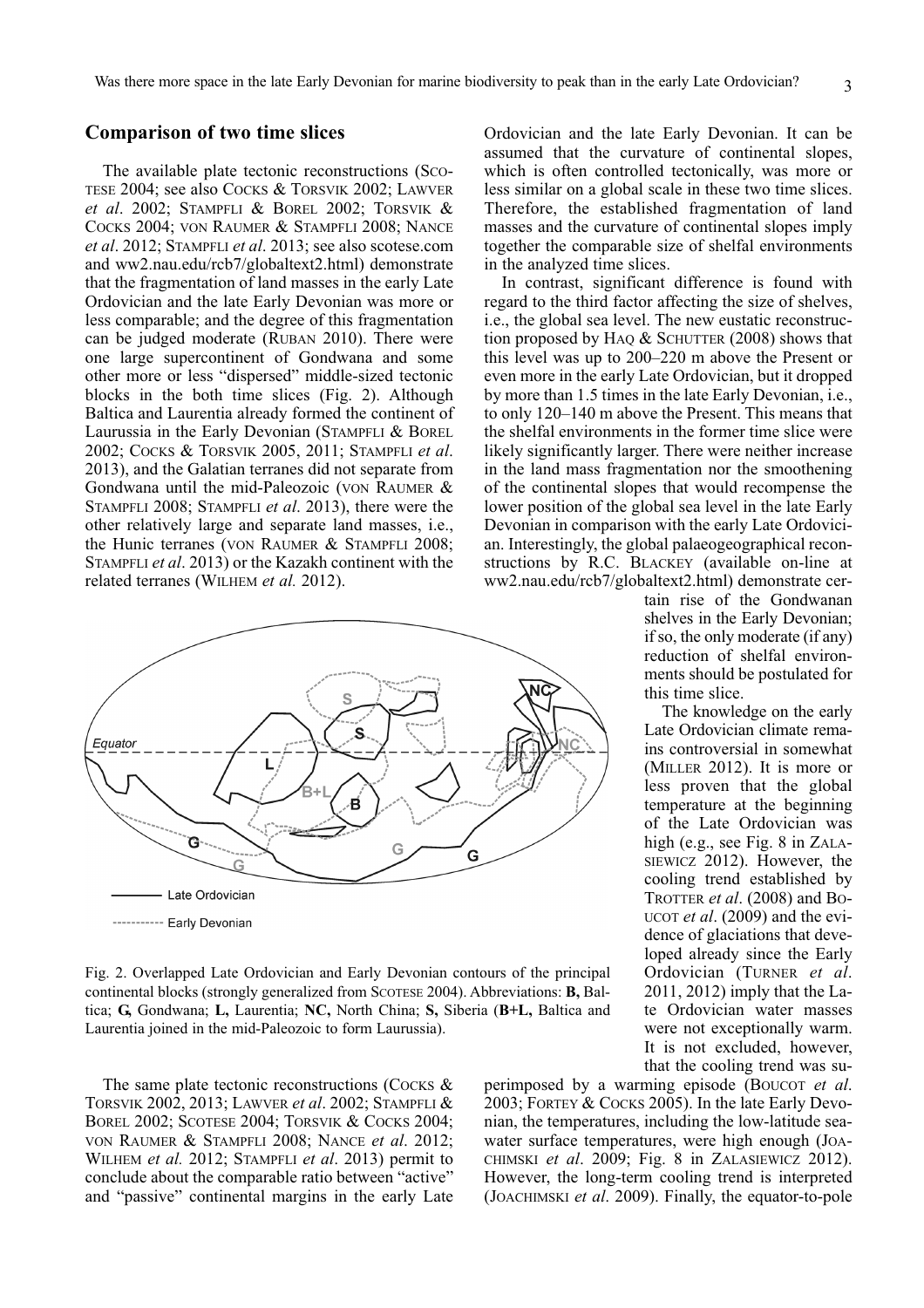climatic gradient remained moderate in the both early Late Ordovician and the late Early Devonian (BOUCOT 2009). Speaking generally, the compared time slices were characterized by generally similarly global climatic conditions, and some pole-to-equator climatic differentiation was typical to the both of them. Evidently, it is important to realize whether there were differences in the pole-to-equator distribution of shelves between the two analyzed time slices. These can be deduced from the above-mentioned plate tectonic reconstructions (COCKS & TORSVIK 2002, 2013; LAWVER *et al*. 2002; STAMPFLI & BOREL 2002; SCOTESE 2004; TORSVIK & COCKS 2004; VON RAUMER & STAMPFLI 2008; NANCE *et al*. 2012; WILHEM *et al.* 2012; STAMPFLI *et al*. 2013). In the early Late Ordovician, the Gondwanan margin stretched from very high to very low latitudes in the Southern Hemisphere (and even entered the Northern Hemisphere), whereas separate middle-sized tectonic blocks were situated near the Equator. In the late Early Devonian, the Gondwanan margin remained large, but the interiors of the supercontinent occupied high latitudes of the Southern Hemisphere. In other words, the margin "shifted" towards Equator. The other tectonic blocks remained in the tropics with just a certain shift northwards. Therefore, it appears that the concentration of shelfal environments in the tropics increased together with the above-mentioned plate tectonic changes in the late Early Devonian relatively to the early Late Ordovician (Fig. 2). Of course, a portion of shelves remained in temperate and even high latitudes. Moreover, the global palaeogeo-

graphical reconstructions by R.C. BLACKEY (available on-line at ww2.nau.edu/rcb7/globaltext2.html) show that the Late Ordovician shelves of Gondwana also concentrated in the tropics, and they were narrower or lacking in the higher latitudes; the Early Devonian shelves of Gondwana, in contrast, were abundant in temperate latitudes. Consequently, it is sensible to suppose the only moderate (or even little) difference in the pole-to-equator distribution of shelves between the two analyzed time slices.

The connectivity of shelves changed through the early Paleozoic. At least, three features provide an evidence of its increase in the late Early Devonian in comparison to the early Late Ordovician. These include 1) the more "compact" grouping of land masses (e.g., SCOTESE 2004; STAMPFLI *et al*. 2013); 2) the shrinkage of the water space between Gondwana and Laurussia (DOJEN 2009), although the closure of the Rheic Ocean lasted through the Devonian and later (NANCE *et al*. 2012); 3) the lower global sea level (HAQ & SCHUTTER 2008).

# **Making hypotheses**

The evidence presented above can be summarized as follows (Table 1). The global shelfal environments shrank, shifted towards Equator, and became better connected in the late Early Devonian relatively to the early Late Ordovician. If the very assumption that these environments provided the essential space for

Table 1. Comparison of global parameters considered in this paper (see text and RUBAN (2010) for more details and data sources).

| Parameter                                     | early Late Ordovician (O3)  | late Early Devonian (D1)                  | Comparison                           |
|-----------------------------------------------|-----------------------------|-------------------------------------------|--------------------------------------|
| <b>Fragmentation of land</b><br>masses        | moderate                    | moderate                                  | $O3 \approx D1$                      |
| Anticipate curvature of<br>continental slopes |                             |                                           | $O3 \approx D1$                      |
| Global sea level                              | 200–220 m above the Present | 120–140 m above the Present               | O3 > D1                              |
| <b>Shelfal environments</b>                   |                             |                                           | O3 > D1                              |
| Climate (thermal regime)                      | moderately warm             | moderately warm                           | $O3 \approx D1$                      |
| Equator-to-pole climatic<br>gradient          | moderate                    | moderate                                  | $O3 \approx D1$                      |
| Pole-to-equator<br>distribution of shelves    | $\sim$ equal                | certain concentration<br>near the Equator | shelves in the tropics:<br>$O3 = D1$ |
| <b>Connectivity of shelves</b>                | moderate                    | higher than moderate                      | O3 < D1                              |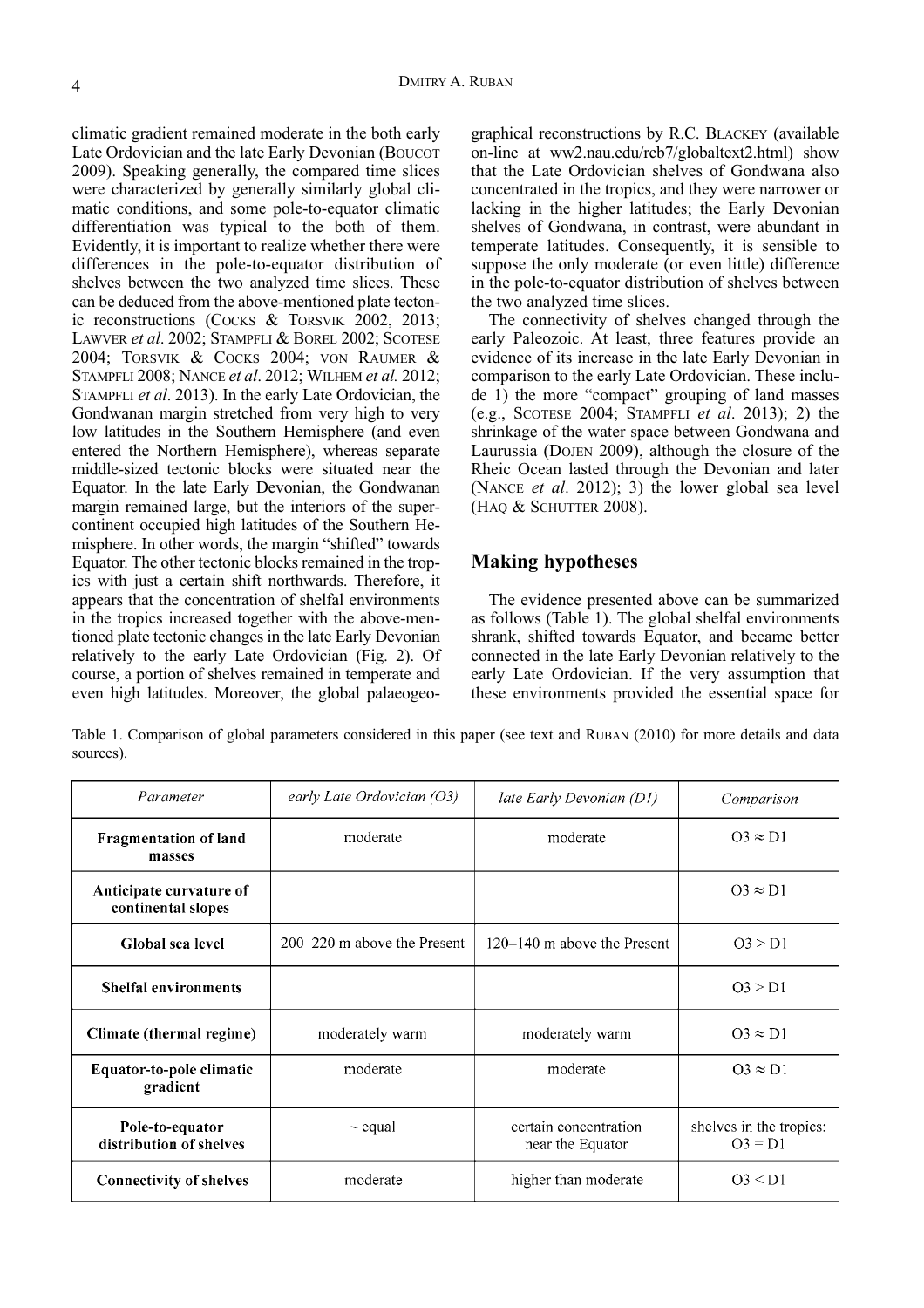# **Observations**

- 1) shelfal environments shrank globally in the late Early Devonian relatively to the early Late Ordovician
- 2) shelfal environments tended to concentrate in the tropics or closely to them in the late Early Devonian relatively to the early Late Ordovician
- 3) connectivity of shelfal environments increased in the late Early Devonian relatively to the early Late Ordovician



Fig. 3. Hypotheses that can be made based on the assumptions and the evidence employed in this paper (see text and Table 1). These considerations are sensible only if pole-to-equator distribution and connectivity of shelfal environments were true constraints and their importance was comparable.

the marine biodiversity to peak is valid, only two hypotheses can be proposed (Fig. 3). The first of them suggests that sea organisms had more space to peak in the early Late Ordovician, and the second hypothesis suggests that such a space was comparable in the analyzed time slices. Such a result is very interesting, because it matches better the "classical" biodiversity curves (PURDY 2008; ABERHAN & KIESSLING 2012; ABERHAN *et al.* 2012; based on the data from SEPKOSKI 2002) than the "innovative" curve proposed by ALROY *et al*. (2008). One should note that the former curve indicates that the late Early Devonian peak was just a bit smaller than that early Late Ordovician (Fig. 1).

Of course, all considerations presented above are highly hypothetical, and it would be wrong to say that they are enough to support one of the alternative marine biodiversity curves. For instance, we do not know what was the relative importance of the discussed constraints of space-biodiversity links. It cannot be excluded that, say, the pole-to-equator differentiation was more important than the connectivity of shelfal environments, and so on. Moreover, the available plate tectonic, palaeoclimatic, and eustatic reconstructions still need serious improvement. However, the attempted qualitative analysis provides some important ideas for further discussions.

# **Conclusions**

The qualitative analysis of the available information on the global Late Ordovician and Early Devonian plate tectonics, palaeoclimate, and sea level and the attempt to imply its results for judgements about the alternative biodiversity curves allow two main conclusions:

– apparently, global shelfal environments shrank, concentrated in the tropics, and were better connected in the late Early Devonian relatively to the early Late Ordovician;

– hypothetically, there was more (or the same) space for marine biodiversity to peak in the early Late Ordovician than in the late Early Devonian, which matches better the "classical" biodiversity curve.

Testing these too tentative ideas quantitatively appears to be an important task for further studies. However,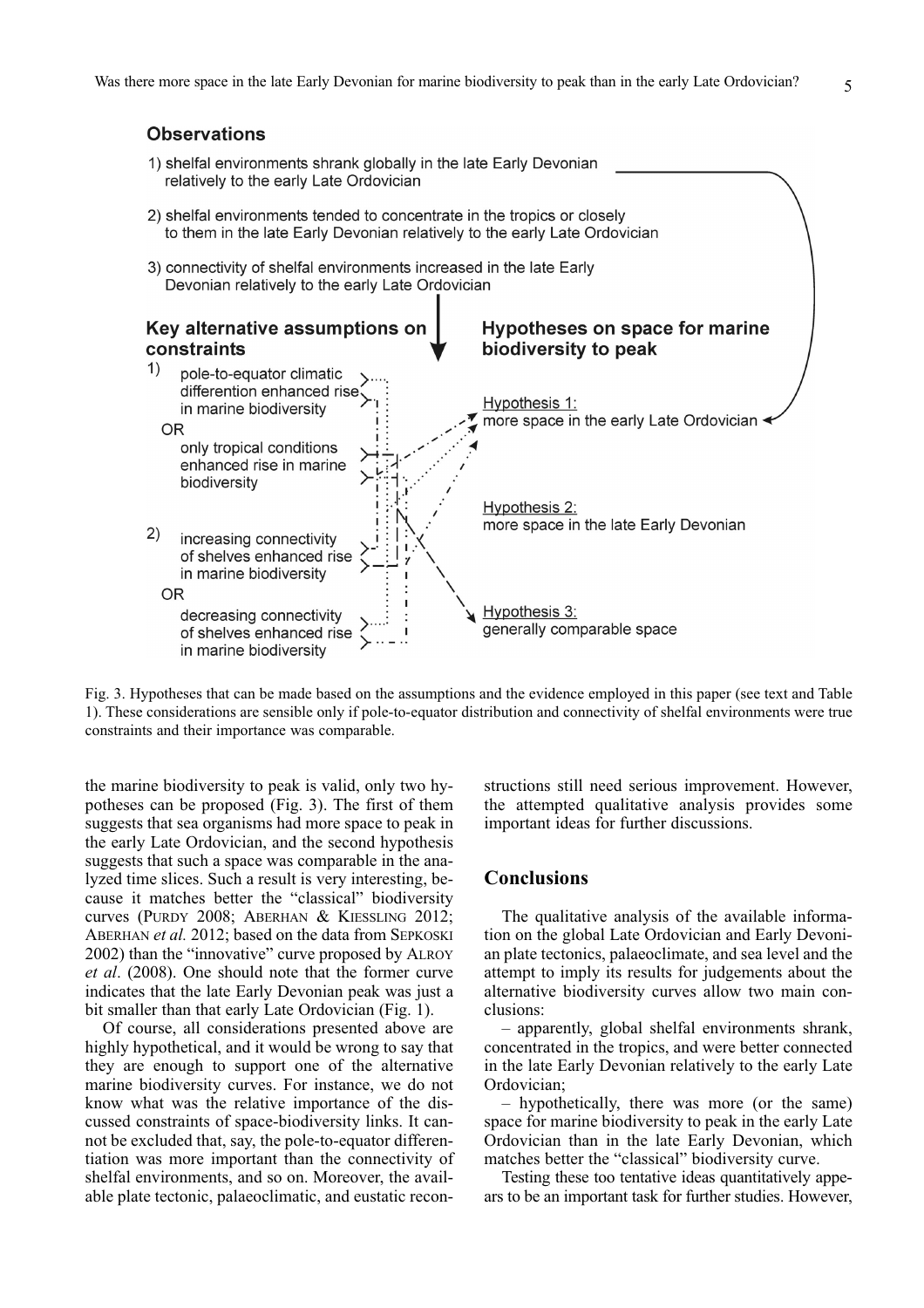quantification of the area of Late Ordovician and Early Devonian shelves is challenging because of two reasons. On one hand, the available global palaeogeographical reconstructions (e.g., that by R.C. BLACKEY - see on-line at ww2.nau.edu/rcb7/globaltext2.html) differ is some what from some other global plate tectonic reconstructions (e.g., STAMPFLI & BOREL 2002; VON RAUMER & STAMPFLI 2008; WILHEM *et al.* 2012; STAMPFLI *et al*. 2013). On the other hand, the above-mentioned global plate tectonic reconstructions depict only tectonic blocks, not palaeoshorelines, and, thus, they cannot be employed directly for precise delineation of ancient shelves. The reconstruction proposed by COCKS & TOR-SVIK (2013) is an exception (both tectonic blocks and palaeoshorelines are indicated there), but it embraces the only portion of the planetary space. Moreover, the summarized area of shelves around small oceanic islands (that are difficult to consider on the modern reconstructions) should not be ignored. And yet another caution is reasonable. As shown by PETERS (2007), elongated shelves around land masses and widespread shelves of epeiric seas (better to say, such seas embraced only shelves) might have been different habitats. If so, further studies should differentiate palaeoenvironments, which are judged together as "shelfal" in this paper.

Of course, the size and the palaeogeographical distribution of shelves were not the only possible controls on the biodiversity. Many other forces, both extrinsic (i.e., environmental) and intrinsic (i.e., biological), as well as their interconnections should be considered  $-$  e.g., the content of the atmospheric oxygen (BERNER 2006) and/or the perturbations in the sulphur isotopic record (HANNISDAL 2011). Or, if there were teleconnections between marine and non-marine environments / ecosystems in the Late Devonian (ALGEO *et al*. 1995), the rise and the dispersal of terrestrial floras in the Early Devonian (NIKLAS *et al*. 1983; MEYEN 1987; ANDER-SON *et al*. 1999) might have been also significant factor influencing the marine biodiversity. Finally, it would be wrong to forget that reaching the peak in the number of taxa depended on the geologic time itself, i.e., on the duration of the radiation, and the rate of global biotic evolution.

#### **Acknowledgements**

The author gratefully thanks V. RADULOVIĆ (Serbia) for his editorial support, JA.M. GUTAK (Russia) and S.O. ZORI-NA (Russia) for their reviews, M.G. POWELL (USA) for his valuable suggestions, and W. RIEGRAF (Germany) and the other colleagues for their enthusiastic help with literature.

# **References**

ABERHAN, M. & KIESSLING, W. 2012. Phanerozoic Marine Biodiversity; A Fresh Look at Data, Methods, Patterns and Processes. *In*: TALENT, J.A. (ed), *Earth and Life: Global Biodiversity, Extinction Intervals and Biogeographic Perturbations Through Time*, 3–22. Springer, Dordrecht.

- ABERHAN, M., NURNBERG, S. & KIESSLING, W. 2012. Vision and the diversification of Phanerozoic marine invertebrates. *Paleobiology*, 38: 187–204.
- ALGEO, T.J., BERNER, R.A., MAYNARD, J.B. & SCHECKLER, S.E. 1995. Late Devonian oceanic anoxic events and biotic crises: 'rooted' in the evolution of vascular plants? *GSA Today*, 5: 63–66.
- ALROY, J., ABERHAN, M., BOTTJER, D.J., FOOTE, M., FÜRSICH, F.T., HARRIES, P.J., HENDY, A.J.W., HOLLAND, S.M., IVANY, L.C., KIESSLING, W., KOSNIK, M.A., MAR-SHALL, C.R., MCGOWAN, A.J., MILLER, A.I., OLSZEWSKI, T.D., PATZKOWSKY, M.E., PETERS, S.E., VILLER, L., WAGNER, P.J., BONUSO, N., BORKOW, P.S., BRENNEIS, B., CLAPHAM, M.E., FALL, L.M., FERGUSON, C.A., HANSON, V.L., KRUG, A.Z., LAYOU, K.M., LECKEY, E.H., NÜRN-BERG, S., POWERS, C.M., SESSA, J.A., SIMPSON, C., TO-MAŠOVÝCH, A. & VISAGGI, C.C. 2008. Phanerozoic Trends in the Global Diversity of Marine Invertebrates. *Science*, 321: 97–100.
- ANDERSON, J.M., ANDERSON, H.M., ARCHANGELSKY, S., BAMFORD, M., CHANDRA, S., DETTMANN, M., HILL, R., MCLOUGHLIN S. & RÖSLER, O., 1999. Patterns of Gondwana plant colonisation and diversification. *Journal of African Earth Sciences*, 28: 145–167.
- BENTON, M.J., DUNHILL, A.M., LLOYD, G.T. & MARX, F.G. 2011. Assessing the quality of the fossil record: insights from vertebrates. *In*: MCGOWAN, A.J. & SMITH, A.B. (eds.), *Comparing the Geological and Fossil Records: Implications for Biodiversity Studies*. Geological Society Special Publication, 358: 63–94.
- BERNER, R.A. 2006. GEOCARBSULF: A combined model for Phanerozoic atmospheric O<sub>2</sub> and CO<sub>2</sub>. *Geochimica et Cosmochimica Acta*, 70: 5653–5664
- BOUCOT, A.J. 2009. Early Paleozoic Climates (Cambrian-Devonian). *In*: GORNITZ, V. (ed), *Encyclopedia of Paleoclimatology and Ancient Environments*, 291–293. Springer, Dordrecht.
- BOUCOT, A.J., RONG, J.-Y., CHEN, X. & SCOTESE, C.R. 2003. Pre-Hirnantian Ashgill climatically warm event in the Mediterranean region. *Lethaia*, 36: 119–131.
- COCKS, L.R.M. & TORSVIK, T.H. 2002. Earth geography from 500 to 400 million years ago: a faunal and palaeomagnetic review. *Journal of the Geological Society*, 159: 631–644.
- COCKS, L.R.M. & TORSVIK, T.H. 2005. Baltica from the late Precambrian to mid-Palaeozoic times: The gain and loss of a terrane's identity. *Earth-Science Reviews*, 72: 39–66.
- COCKS, L.R.M. & TORSVIK, T.H. 2011. The Palaeozoic geography of Laurentia and western Laurussia: A stable craton with mobile margins. *Earth-Science Reviews*, 106: 1–51.
- COCKS, L.R.M. & TORSVIK, T.H. 2013. The dynamic evolution of the Palaeozoic geography of eastern Asia. *Earth-Science Reviews*, 117: 40–79.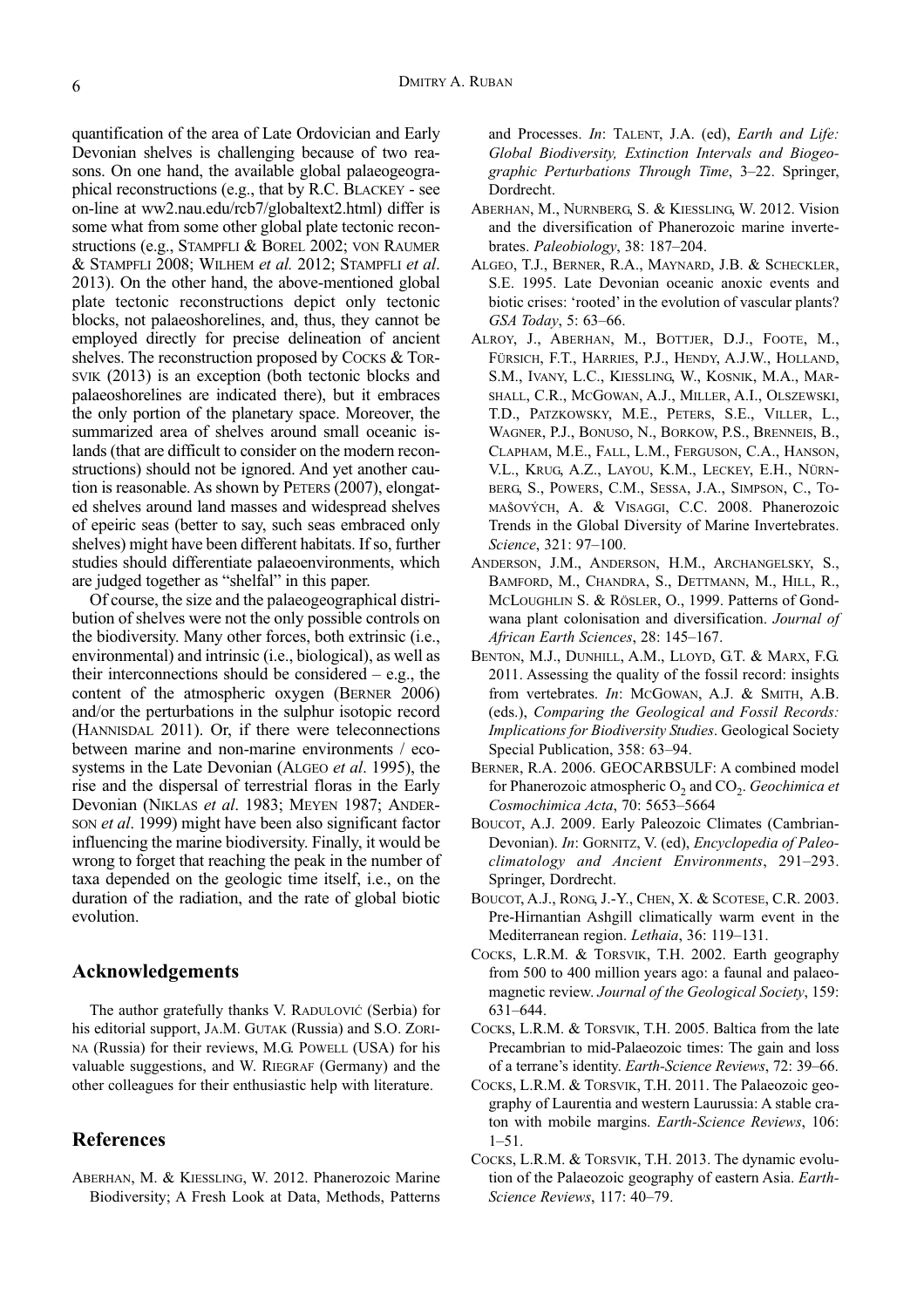- DOJEN, C. 2009. Late Silurian and Early Devonian Beyrichioidea from Gondwana and Perigondwanan terranes and their palaeobiogeographical implications. *Bulletin de la Société géologique de France*, 180: 309–315.
- FORTEY, L.R. & COCKS, L.R.M. 2005. Late Ordovician global warming–The Boda event. *Geology*, 33: 405–408.
- HANNISDAL, B. 2011. Detecting common-cause relationships with directional information transfer. *In*: McGo-WAN, A.J. & SMITH, A.B. (eds), *Comparing the Geological and Fossil Records: Implications for Biodiversity Studies*. Geological Society Special Publication, 358: 19–29.
- HAQ, B.U. & SCHUTTER, S.R. 2008. A Chronology of Paleozoic Sea-Level Changes. *Science*, 322: 64–68.
- HARPER, D.A.T. 2006. The Ordovician biodiversification: Setting an agenda for marine life. *Palaeogeography, Palaeoclimatology, Palaeoecology*, 232: 148–166.
- HOLLAND, S.M. 2012. Sea level change and the area of shallow-marine habitat: implications for marine biodiversity. *Paleobiology*, 38: 205–217.
- JOACHIMSKI, M.M., BREISIG, S., BUGGISCH, W., TALENT, J.A., MAWSON, R., GEREKE, M., MORROW, J.R., DAY, J. & WEDDIGE, K. 2009. Devonian climate and reef evolution: Insights from oxygen isotopes in apatite. *Earth and Planetary Science Letters*, 284: 599–609.
- LAWVER L.A., GRANTZ A., GAHAGAN, L.M. 2002. Plate kinematic evolution of the present Arctic region since the Ordovician. *In*: MILLER, E.L., GRANTZ, A. & KLEM-PERER, S.L. (eds), *Tectonic Evolution of the Bering Shelf-Chukchi Sea-Arctic Margin and Adjacent Landmasses, Geological Society of America Special Paper*, 360: 333–358.
- MEYEN, S.V. 1987. *Fundamentals of Paleobotany*. Chapman and Hall, London, 432 pp.
- MILLER, A.I. 2012. The Ordovician Radiation: Macroevolutionary Crossroads of the Phanerozoic. *In*: TALENT, J.A. (ed), *Earth and Life: Global Biodiversity, Extinction Intervals and Biogeographic Perturbations Through Time*, 381–394. Springer, Dordrecht.
- NANCE, R.D., GUTIÉRREZ-ALONSO, G., KEPPIE, J.D., LINNE-MANN, U., MURPHY, J.B., QUESADA, C., STRACHAN, R.A. & WOODCOCK, N.H. 2012. A brief history of the Rheic Ocean. *Geoscience Frontiers*, 3: 125–135.
- NIKLAS, K.J., TIFFNEY, B.H. & KNOLL, A.H. 1983. Patterns in vascular land plant diversification. *Nature*, 303: 614–616.
- PETERS, S.E. 2007. The problem with the Paleozoic. *Paleobiology*, 33: 165–181.
- PURDY, E.G. 2008. Comparison of taxonomic diversity, strontium isotope and sea-level patterns. *International Journal of Earth Sciences*, 97: 651–664.
- RUBAN, D.A. 2010. Palaeoenvironmental setting (glaciations, sea level, and plate tectonics) of Palaeozoic major radiations in the marine realm. *Annales de Paléontologie*, 96: 143–158.
- RUBAN, D.A. 2012. Reply to "Comment: Taxonomic diversity structure of Silurian crinoids: Stability versus dynamism" by S.K. Donovan. *Annales de Paléontologie*, 98: 317–320.
- SCOTESE, C.R. 2004. A Continental Drift Flipbook. *Journal of Geology*, 112: 729–741.
- SEPKOSKI, J.J., JR. 2002. A compendium of fossil marine animal genera. *Bulletins of American Paleontology*, 63: 1–560.
- SERVAIS, T., HARPER, D.A.T., MUNNECKE, A., OWEN, A.W. & SHEEHAN, P.M. 2009. Understanding the Great Ordovician Biodiversification Event (GOBE): Influences of paleogeography, paleoclimate, or paleoecology. *GSA Today*, 19: 4–10.
- SMITH, A.B. & BENSON, R.B.J. 2013. Marine diversity in the geological record and its relationship to surviving bedrock area, lithofacies diversity, and original marine shelf area. *Geology*, 41: 171–174.
- STAMPFLI, G.M. & BOREL, G.D. 2002. A plate tectonic model for the Paleozoic and Mesozoic constrained by dynamic plate boundaries and restored synthetic oceanic isochrons. *Earth and Planetary Science Letters*, 196: 17–33.
- STAMPFLI, G.M., HOCHARD, C., VÉRARD, C., WILHEM, C. & VON RAUMER, J. 2013. The formation of Pangea. *Tectonophysics*, 593: 1–19.
- TORSVIK, T.H. & COCKS, L.R.M. 2004. Earth geography from 400 to 250 Ma: a palaeomagnetic, faunal and facies review. *Journal of the Geological Society*, 161: 555–572.
- TROTTER, J.A., WILLIAMS, I.S., BARNES, C.R., LÉCUYER, C. & NICHOLL, R.S. 2008. Did cooling oceans trigger Ordovician biodiversification? *Science*, 321: 550–554.
- TURNER, B.R., ARMSTRONG, H.A. & HOLT, P. 2011. Visions of ice sheets in the early Ordovician greenhouse world: Evidence from the Peninsula Formation, Cape Peninsula, South Africa. *Sedimentary Geology*, 236: 226–238.
- TURNER, B.R., ARMSTRONG, H.A., WILSON, C.R. & MAK-HLOUF, I.M. 2012. High frequency eustatic sea-level changes during the Middle to early Late Ordovician of southern Jordan: Indirect evidence for a Darriwilian Ice Age in Gondwana. *Sedimentary Geology*, 251–252: 34–48.
- VALENTINE, J.W. 1968. Climatic Regulation of Species Diversification and Extinction. *Bulletin of the Geological Society of America*, 79: 273–276.
- VON RAUMER, J.F. & STAMPFLI, G.M. 2008. The birth of the Rheic Ocean - Early Palaeozoic subsidence patterns and subsequent tectonic plate scenarios. *Tectonophysics*, 461: 9–20.
- WILHEM, C., WINDLEY, B.F. & STAMPFLI, G.M. 2012. The Altaids of Central Asia: A tectonic and evolutionary innovative review. *Earth-Science Reviews*, 113: 303–341.
- ZALASIEWICZ, J. & WILLIAMS, M. 2012. *The Goldilocks planet: the four billion year story of Earth's climate*. Oxford University Press, Oxford, 303 pp.